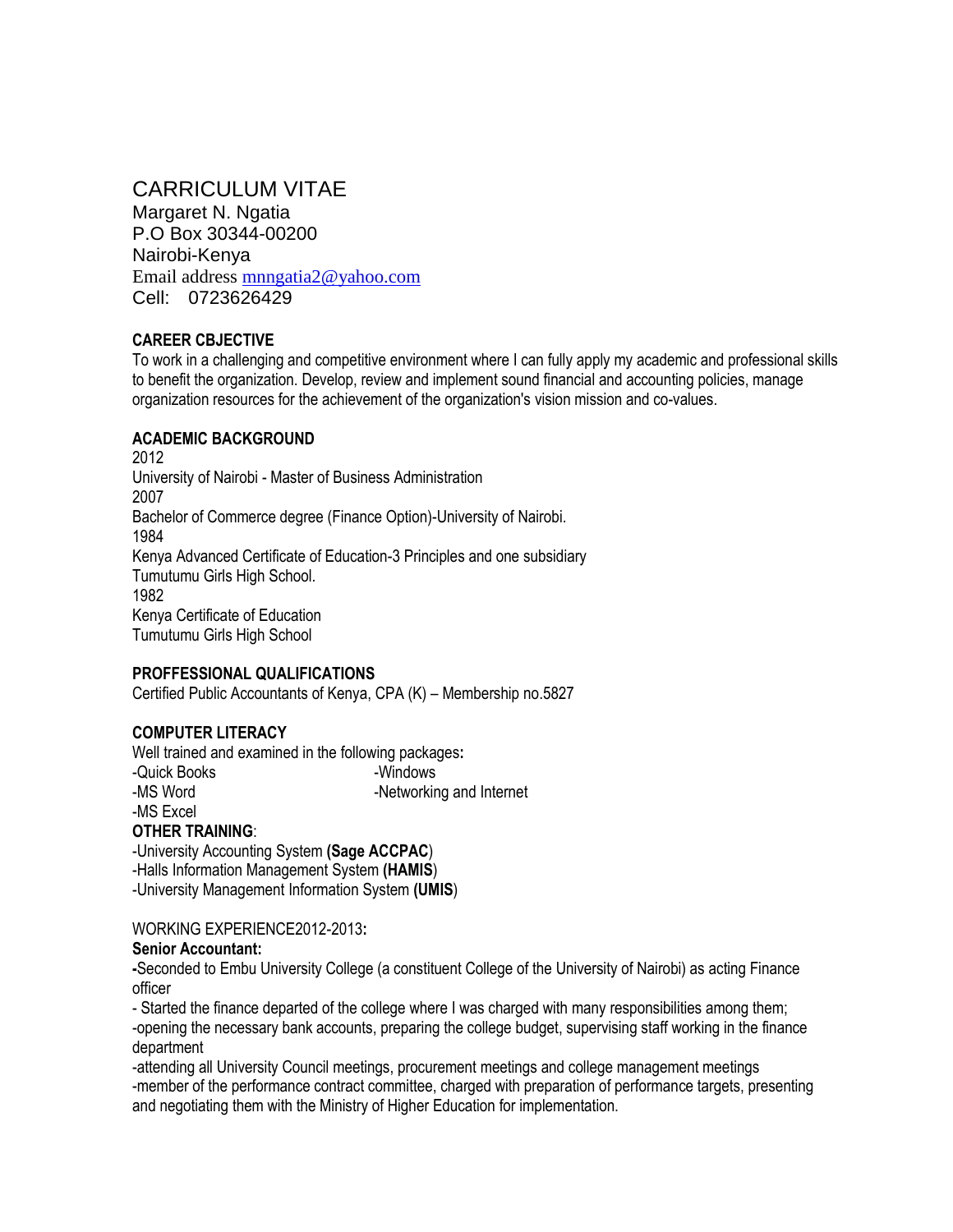-worked with the team charged with transitioning the staff formerly of the Ministry of Agriculture who joined Embu University.

-Currently in charge of Income and Student Data at the Student Welfare Authority

## 2003-2012**:**

### **Accountant**

## **Duties**

- Accountant in charge of various Strategic Management Unit (SMU) having worked in most of the eleven units.

-Overseeing the Hostel Accommodation Management Information System (HAMIS)

-General coordination and preparation of periodic/monthly/quarterly as well as end of financial year SMU reports for management decisions.

-Ensuring proper books of accounts are kept and maintained

-implementing effective financial and stores control systems

-Overall supervision of cashiers by ensuring all revenue collected is banked intact on a daily basis, undertaking surprise cash counts in the cashiers' office to ensure all money received is properly recorded.

-Authorizing all expenditures and ensuring proper procurement procedures are followed.

-Chairing the procurement and acceptance committee to ensure that all the orders are received and are as per specifications.

-maintaining a budgetary control system and budget tracking to ensure proper adherence to allocated expenditures and controls

-conducting staff performance appraisals in line with performance targets signed between them and the employer -responding to audit queries from both internal and external auditors

-supervision of all staff in the finance section of the SMU

-Performing acting duties for Senior Accountant whenever he is on leave

-Any other duty that may from time to time be assigned by the Deputy Finance Officer.

### 1998-2003**:**

### **Assistant Accountant**

**Duties** 

-preparation of financial reports (mainly cash flow statements) and making presentation to management for decision making

-coordinating and maintaining NHIF records and ensuring remittance is done on timely basis

-handling of accounts payables

-approving payment vouchers

-supervising staff in the section

-deputizing the Senior Accountant and performing his duties in his absence

1992

## **University of Nairobi:**

Accounts Assistant

### **University Staff medical clinic**

Duties:

-processing payments of various hospitals where staff are admitted and reconciling medical accounts -processing staff medical claims and forwarding to expenditure for payment -disbursement and recoupment of petty cash

# **Budgetary control**

## **Duties**

-maintaining budgetary control systems ensuring that no expenditure for which no provisions have been made in the approved estimates is incurred without authority of the accounting officer

- Commitments of various expenditure votes

### **Moi University**

Position: Accounts Assistant